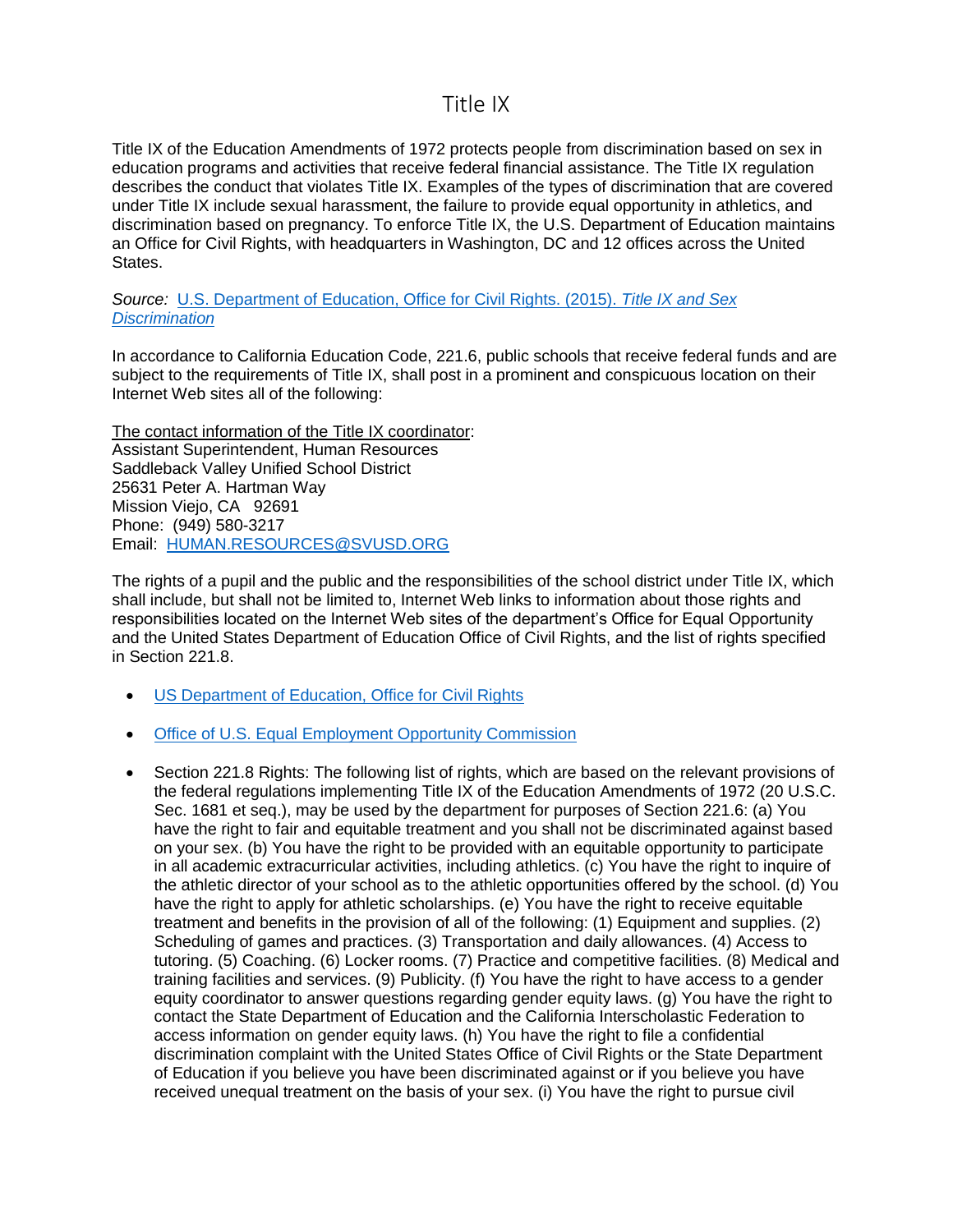remedies if you have been discriminated against. (j) You have the right to be protected against retaliation if you file a discrimination complaint.

## A description of how to file a complaint under Title IX:

- A written complaint alleging district violation of applicable state or federal law or regulations governing adult education programs, consolidated categorical aid programs, migrant education, career technical and technical education and training programs, child care and development programs, child nutrition programs, and special education programs may be filed by any individual, public agency, or organization. (5 CCR 4630)
- Any complaint alleging noncompliance with law regarding the prohibition against requiring students to pay student fees, deposits, and charges or any requirement related to the LCAP may be filed anonymously if the complaint provides evidence, or information leading to evidence, to support an allegation of noncompliance. A complaint about a violation of the prohibition against the charging of unlawful student fees may be filed with the principal of the school. However, any such complaint shall be filed no later than one year from the date the alleged violation occurred. (Education Code 49013**,** 52075; 5 CCR 4630)
- A complaint alleging unlawful discrimination (such as discriminatory harassment, intimidation, or bullying) may be filed only by a person who alleges that he/she personally suffered the unlawful discrimination or by a person who believes that an individual or any specific class of individuals has been subjected to it. The complaint shall be initiated no later than six months from the date when the alleged unlawful discrimination occurred, or six months from the date when the complainant first obtained knowledge of the facts of the alleged unlawful discrimination. The time for filing may be extended for up to 90 days by the Superintendent or designee for good cause upon written request by the complainant setting forth the reasons for the extension. (5 CCR 4630)
- When a complaint alleging unlawful discrimination (such as discriminatory harassment, intimidation, or bullying) is filed anonymously, the compliance officer shall pursue an investigation or other response as appropriate, depending on the specificity and reliability of the information provided and the seriousness of the allegation.
- When the complainant or alleged victim of unlawful discrimination (such as discriminatory harassment, intimidation, or bullying) requests confidentiality, the compliance officer shall inform him/her that the request may limit the district's ability to investigate the conduct or take other necessary action. When honoring a request for confidentiality, the district shall nevertheless take all reasonable steps to investigate and resolve/respond to the complaint consistent with the request.
- If a complainant is unable to put a complaint in writing due to conditions such as a disability or illiteracy, district staff shall assist him/her in the filing of the complaint**.** (5 CCR 4600)
- Forward complaints to Assistant Superintendent, Human Resources, Email: HUMAN.RESOURCES@SVUSD.ORG; Tel: (949) 580-3217

## *Source*: **SVUSD [Administrative Regulation 1312.3](http://docushare.svusd.org/dsweb/Get/Document-2151/AR+1312.3.pdfhttp:/docushare.svusd.org/dsweb/Get/Document-2151/AR+1312.3.pdf)**

An explanation of the statute of limitations within which a complaint must be filed after an alleged incident of discrimination has occurred, and how a complaint may be filed beyond the statute of limitations.

- A complaint alleging retaliation or unlawful discrimination (such as discriminatory harassment, intimidation, or bullying) must be filed not later than six months from the date it occurred, or six months from the date the complainant first obtained knowledge of the facts of the alleged unlawful discrimination. The time for filing may be extended for up to 90 days by the Superintendent or designee for good cause upon written request by the complainant setting forth the reasons for the extension.
- A complaint alleging unlawful discrimination (such as discriminatory harassment, intimidation, or bullying) may be filed only by a person who alleges that he/she personally suffered the